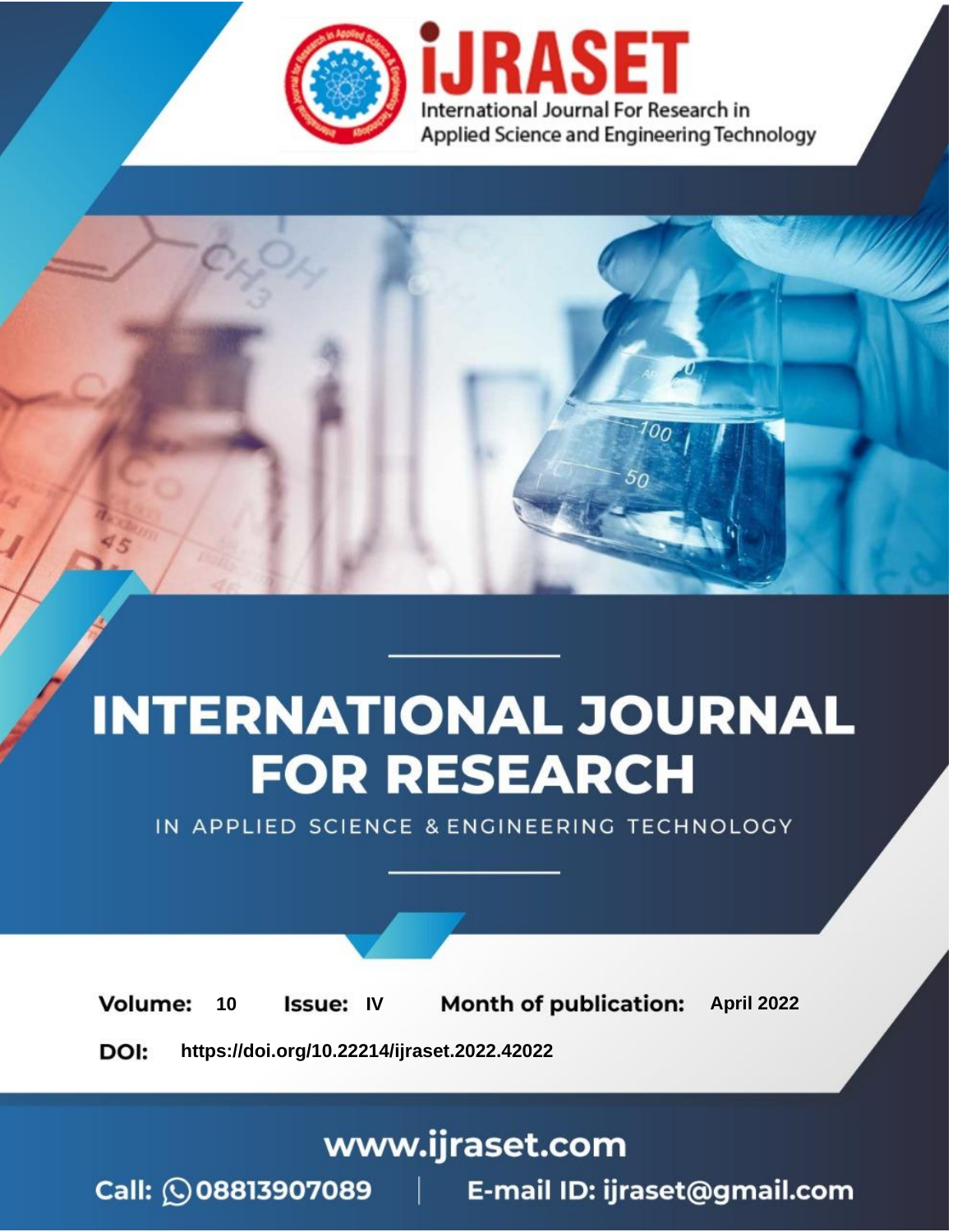

### **Fine-Grained Identification of Clothing Apparels**

Kushal Kothari<sup>1</sup>, Ajay Arjunwadkar<sup>2</sup>, Hitesh Bhalerao<sup>3</sup>, Savita Lade<sup>4</sup>

*1, 2, 3Student, <sup>4</sup>Guide, Department of Computer Engineering, MCT's Rajiv Gandhi Institute of Technology, Mumbai,*

*Abstract: The rapid use of smartphones and tablet computers, search is now not just limited to text,but moved to other modalities such as voice and image. Extracting and matching this attributes still remains a daunting task due to high deformability and variability of clothing items.* 

*Visual analysis of clothings is a topic that has received attention due to tremendous growth of e-commerce fashion stores. Analyzing fashion attributes is also crucial in the fashion design process.* 

*This paper addresses the solution of recognition of clothes and fashion related attributes related to it using better image segmentation RCNN based algorithms.*

*Keywords: Computer Vision, Fine grained identification, Clothing apparel detection, Convolutional Neural Network, Mask RCNN, Detectron2*

#### **I. INTRODUCTION**

Visual analysis of clothings is a topic that has received increasing attention in computer vision communities in recent years. There's already an oversized body of research on clothing modeling, recognition, parsing, retrieval, and proposals.

The project is completed with the motivation to form recognition of garments and fashion related attributes associated with it. It might be utilized by retail malls or shops to classify clothes and will be employed by companies who analyze and predict fashion related trends .

Analyzing fashion attributes is important within the fashion design process. Current fashion forecasting firms, like WGSN, utilize information from all round the world (from fashion shows, visual merchandising, blogs, etc).

They gather information by experience, by observation, by media scan, by interviews, and by exposure to new things. Such an information analyzing process is named abstracting, which recognizes similarities or differences across all the clothes and collections.

In fact, such abstraction ability is beneficial in many fashion careers with different purposes. Fashion forecasters abstract across design collections and across time to spot fashion change and directions; designers, product developers and buyers abstract across group of clothes and collections to develop a cohesive and visually appeal lines; sales and marketing executives abstract across product each season to acknowledge selling points; fashion journalist and bloggers abstract across runway photos to acknowledge symbolic core concepts that may be translated into editorial features.

Thus our research aims to assist apparel industry professionals to ease their task of analyzing clothing attributes.

#### **II. PROPOSED SYSTEM**

Here, the fundamental task is instance segmentation with attribute localization, which unifies instance segmentation (detect and segment each object instance) and fine-grained visual attribute categorization (recognize one or multiple attributes). The proposed project requires both localizing and describing properties for particular clothing instances and identifying its fashion apparels(attributes) In order to solve this challenging task, a novel Attribute-Mask R-CNN model is proposed to jointly perform instance segmentation and localized attribute recognition, and provide a novel evaluation metric for this task.

The core algorithm used is Mask RCNN. It is a deep neural network aimed to solve instance segmentation problems in machine learning or computer vision. In other words, it can separate different objects in an image or a video.It gives you the object bounding boxes, classes and masks when you give it an image.

Thus our project returns exact location and properties of fine grained attributes of clothes, identifying fashion terminology for the style based on a well defined fashion ontology.

#### **III.ALGORITHM USED**

Algorithm used for the project is Mask RCNN, which is a deep neural network aimed to resolve instance segmentation problems in machine learning or computer vision. In other words, it can separate different objects in a picture or a video. You provide it a picture, it gives you the item bounding boxes, classes and masks.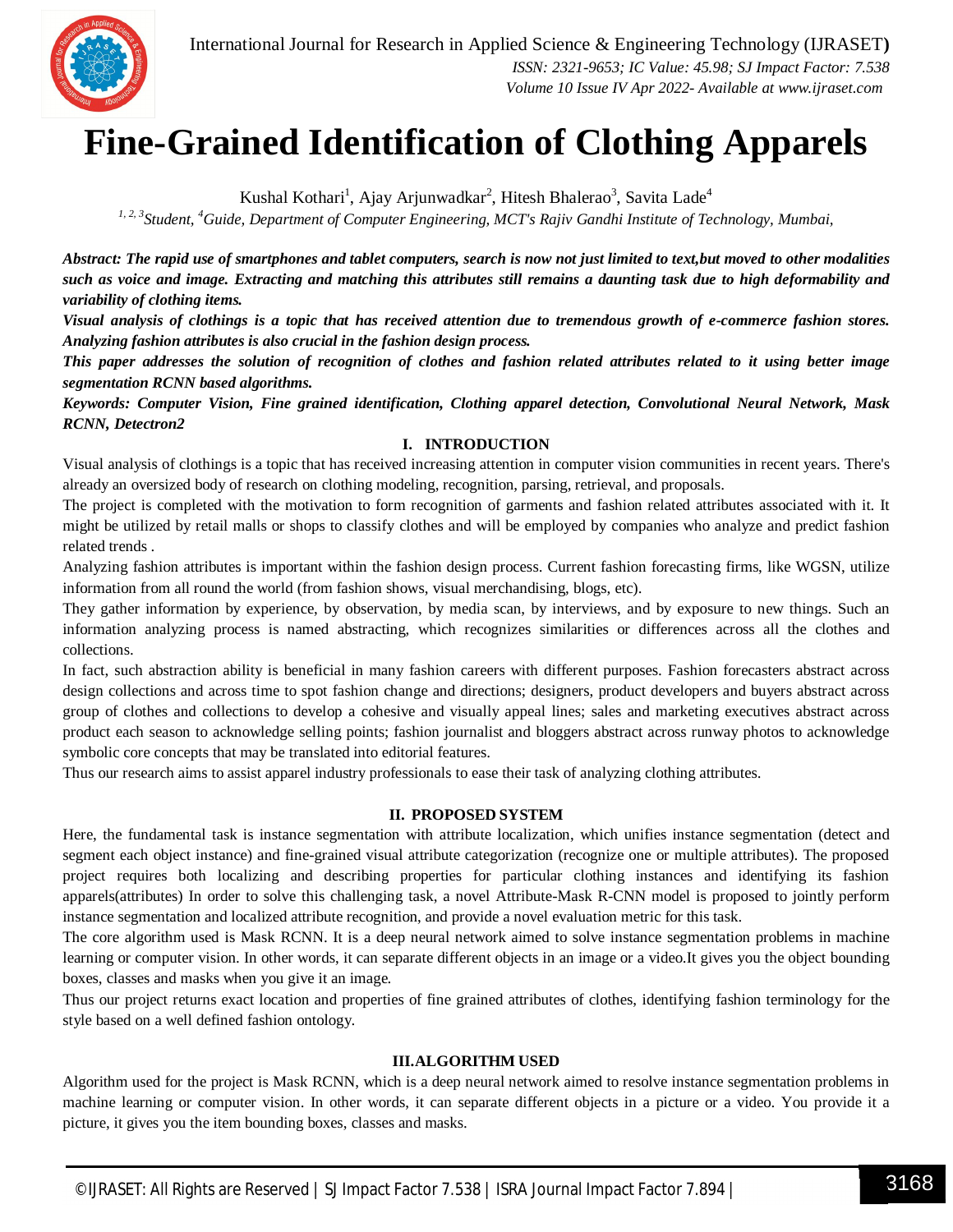

International Journal for Research in Applied Science & Engineering Technology (IJRASET**)**  *ISSN: 2321-9653; IC Value: 45.98; SJ Impact Factor: 7.538 Volume 10 Issue IV Apr 2022- Available at www.ijraset.com*





There are two stages of Mask RCNN. First, it generates proposals about the regions where there may be an object supporting the input image. Second, it predicts the category of the item, refines the bounding box and generates a mask in pixel level of the object based on the primary stage proposal. Both stages are connected to the backbone structure.

The first stage is described as follows:

A light weight neural network called RPN scans all FPN top-bottom pathways( hereinafter spoken feature map) and proposes regions which may contain objects. That's all it's. While scanning feature maps is an efficient way, we want a way to bind features to its raw image location. Here come the anchors. Anchors are a collection of boxes with predefined locations and scales relative to photographs. Ground-truth classes(only object or background binary classified at this stage) and bounding boxes are assigned to individual anchors consistent with some IoU value. As anchors with different scales bind to different levels of feature map, RPN uses these anchors to work out where the feature map 'should' get an object and what size of its bounding box is. Here we may agree that convolving, downsampling and upsampling would keep features staying the identical relative locations because the objects within the original image, and wouldn't mess them around.

The second stage is described as follows:

At the second stage, another neural network takes proposed regions by the primary stage and assigns them to many specific areas of a feature map level, scans these areas, and generates objects classes(multi-categorical classified), bounding boxes and masks. The procedure looks the same as RPN. Differences are that without the assistance of anchors, stage-two used a trick called ROIAlign to locate the relevant areas of the feature map, and there's a branch generating masks for every object in pixel level. Work completed.



Fig. 2 Illustration of Mask RCNN structure

The most inspiring thing I found about Mask RCNN is that we could actually force different layers within the neural network to find features with different scales, similar to the anchors and ROIAlign, rather than treating layers as black boxes.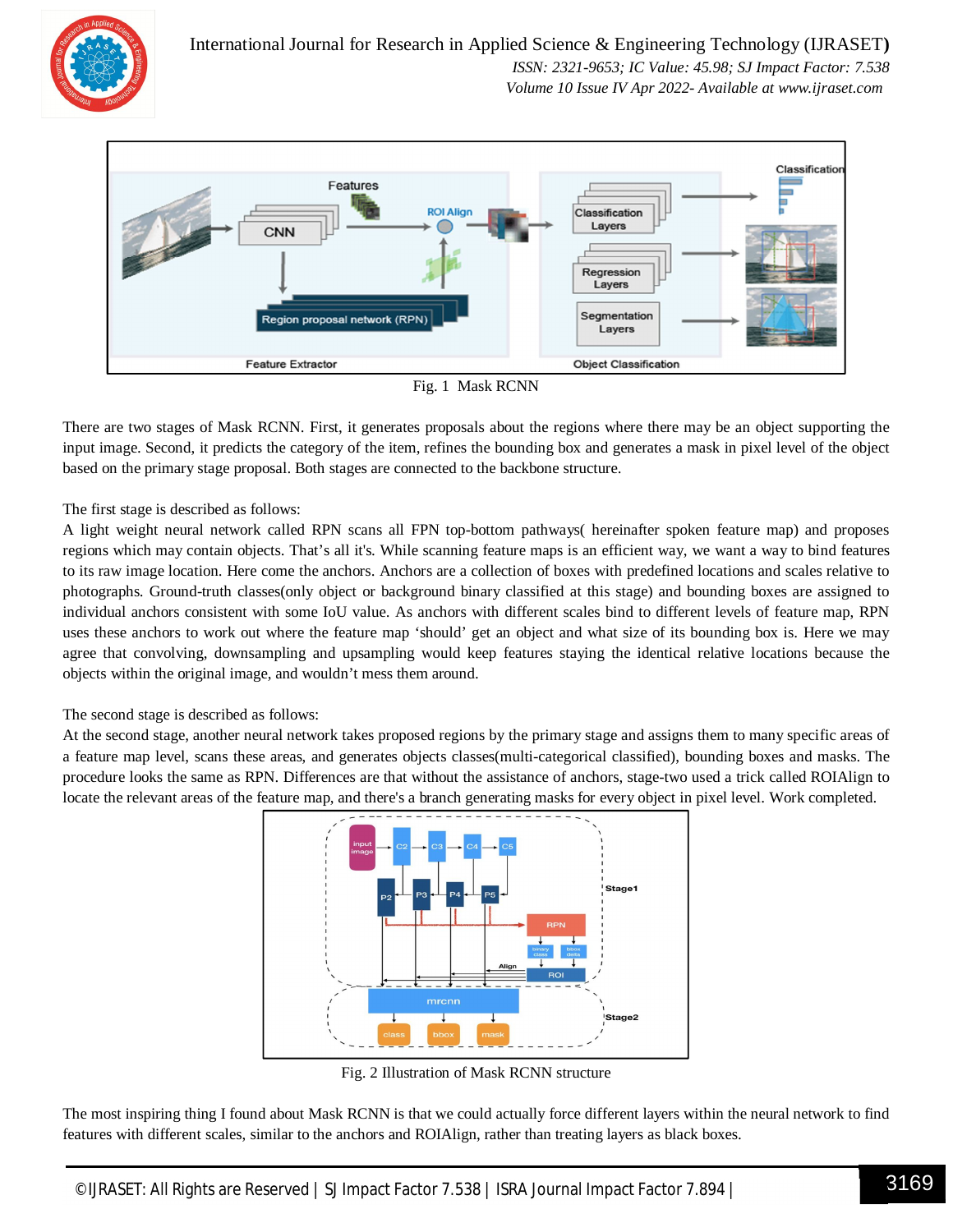International Journal for Research in Applied Science & Engineering Technology (IJRASET**)**



 *ISSN: 2321-9653; IC Value: 45.98; SJ Impact Factor: 7.538 Volume 10 Issue IV Apr 2022- Available at www.ijraset.com*

#### **IV.METHODOLOGY**

#### *A. Mask RCNN Algorithm Steps*

The steps involved in Mask RCNN Algorithm are as follows:

- *1)* Initial layers are basically used for feature extraction in the RCNN model.
- *2)* These extracted features are fed into Region Proposal Network(RPN) which gives potential bounding boxes for finding objects faster.
- *3)* The proposed regions and the extracted features are then passed on to the ROIAlign to locate the relevant areas of the feature map, and there is a branch generating masks for each object in pixel level.
- *4)* Finally based on the object detection task the Classification, Instance Segmentation layers are added at the end.

#### *B. Implementation Details*

We compared all the variants of backbone for the model available with the help of detectron2 computer vision library in kaggle jupyter notebook environment.

For Faster/Mask R-CNN, we tried out 3 different backbone combinations and each has a resnet of 50 layers. The model is trained for 1000 iterations in each backbone combination. The backbone combinations considered are explained as follows:

- *1) FPN:* Use a ResNet+FPN backbone with standard conv and FC heads for mask and box prediction, respectively. It obtains the best speed/accuracy tradeoff, but the other two are still useful for research.
- *2) C4:* Use a ResNet conv4 backbone with conv5 head. The original baseline in the Faster R-CNN paper.
- *3*) *DC5* (Dilated-C5): Use a ResNet conv5 backbone with dilations in conv5, and standard conv and FC heads for mask and box prediction, respectively. This is used by the Deformable ConvNet paper.

| Backbone combinations for mask rcnn on fashionpedia dataset |            |       |            |       |            |       |
|-------------------------------------------------------------|------------|-------|------------|-------|------------|-------|
| Backbone                                                    | <b>Box</b> | Mask  | <b>Box</b> | Mask  | <b>Box</b> | Mask  |
| combination                                                 | AP         | AP    | AP50       | AP50  | AP75       | AP75  |
| <b>FPN</b>                                                  | 3.427      | 3.114 | 6.133      | 5.139 | 3.707      | 3.394 |
| C <sub>4</sub>                                              | 4.669      | 4.428 | 8.421      | 7.041 | 4.419      | 5.204 |
| DC5                                                         | 4.205      | 4.174 | 8.188      | 6.607 | 3.982      | 4.735 |

TABLE I

Based on the analysis we conducted for mask rcnn R 50 which uses resnet with depth 50 and a variety of networks as backbone. The selection of backbone would depend on requirements, whether accuracy or faster computation is crucial. The FPN is comparatively faster but for a small number of iterations provides less accuracy, on the other hand DC5 and C4 have slow computation, but better accuracy. In industrial scenarios, where training duration is longer and a balanced dataset is used the accuracy for FPN would theoretically increase and be similar to other backbones. So, FPN backbone combination is better for industrial use cases according to our understanding.

The model implemented in the jupyter notebook environment is downloaded and used to make inferences on input images in web apps developed for end users. The app is developed using streamlit, a python module for data based web app development. The app takes an image of a person wearing a dress as input. App then provides an output image with a bounding box and recognized class. The app also provides details regarding the model used and its accuracy based parameters. Thus it serves as a good interface for naive users to use the model.

#### **V. CONCLUSION AND FUTURE WORK**

Recent advances in deep learning have triggered a range of business applications based on computer vision. There are many industry segments where deep learning tools and techniques are applied in object recognition so as to create the business process much faster. The fashion apparel industry is one among them. By presenting the image of any apparel, the trained deep learning model can predict the name of that apparel and this process can be repeated at a much faster speed in so as to tag thousands of apparels in very less time with high accuracy. The proposed project requires both localizing and describing properties for particular clothing instances and identifying its fashion apparels(attributes). In order to solve this challenging task, a Mask R-CNN model is proposed to jointly perform instance segmentation and localized attribute recognition, and provide a novel evaluation metric for this task.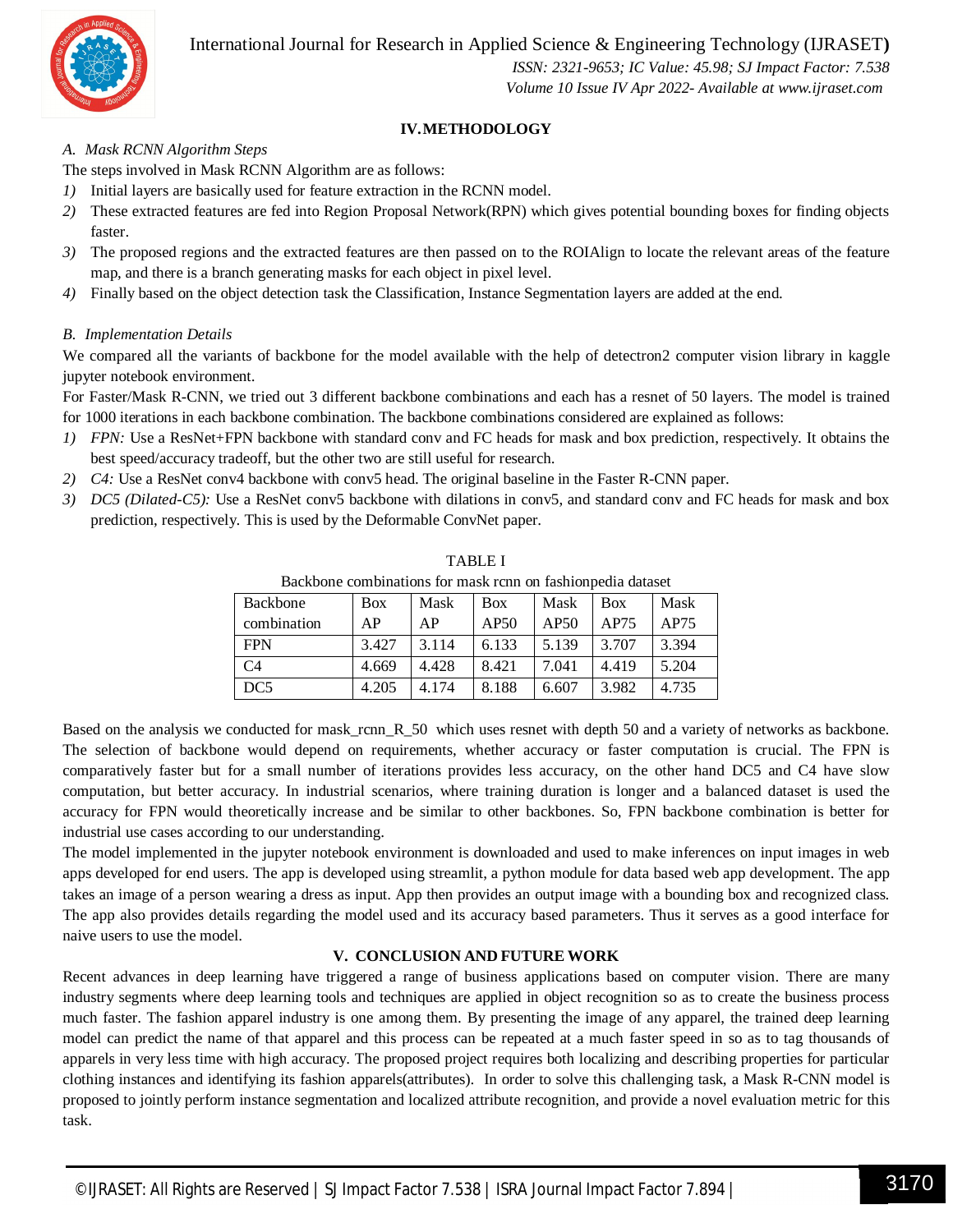

International Journal for Research in Applied Science & Engineering Technology (IJRASET**)**  *ISSN: 2321-9653; IC Value: 45.98; SJ Impact Factor: 7.538*

 *Volume 10 Issue IV Apr 2022- Available at www.ijraset.com*

Thus our project returns exact location and properties of fine grained attributes of clothes, identifying fashion terminology for the style based on a well defined fashion ontology. The project involves use of the Mask RCNN model, further in future the architecture of Generalized RCNN could be modified to improve accuracy. More attributes of fashion could be included, along with this quality of images can also be improved. The components like head and body could be modified so that lesser training data is used for training. Further an application could be developed which would take in a dataset of fashion trends, detect the attributes and provide detailed statistics for analyzing trends.

#### **REFERENCES**

- [1] Menglin Jia, Mengyun Shi, Mikhail Sirotenko, Yin Cui, Bharath Hariharan, Claire Cardie, Serge Belongie, "Fashionpedia TechReport"
- [2] Menglin Jia, Mengyun Shi, Mikhail Sirotenko, Yin Cui,Claire Cardie , Bharath Hariharan, Hartwig Adam, Serge Belongie, "Fashionpedia: Ontology, Segmentation, and an Attribute Localization Dataset"
- [3] Menglin Jia, Yichen Zhou, Mengyun Shi, Bharath Hariharan, "A Deep-Learning-Based Fashion Attributes Detection Model"
- [4] Fashionpedia. [Online]. Available: https://fashionpedia.github.io/home/
- [5] Simple Understanding of Mask RCNN. [Online].Available: https://alittlepain833.medium.com/simple-understanding-of-mask-rcnn-134b5b330e95
- [6] Detectron2 Model Zoo and Baselines. [Online]. Available: https://github.com/facebookresearch/detectron2/blob/main/MODEL\_ZOO.md